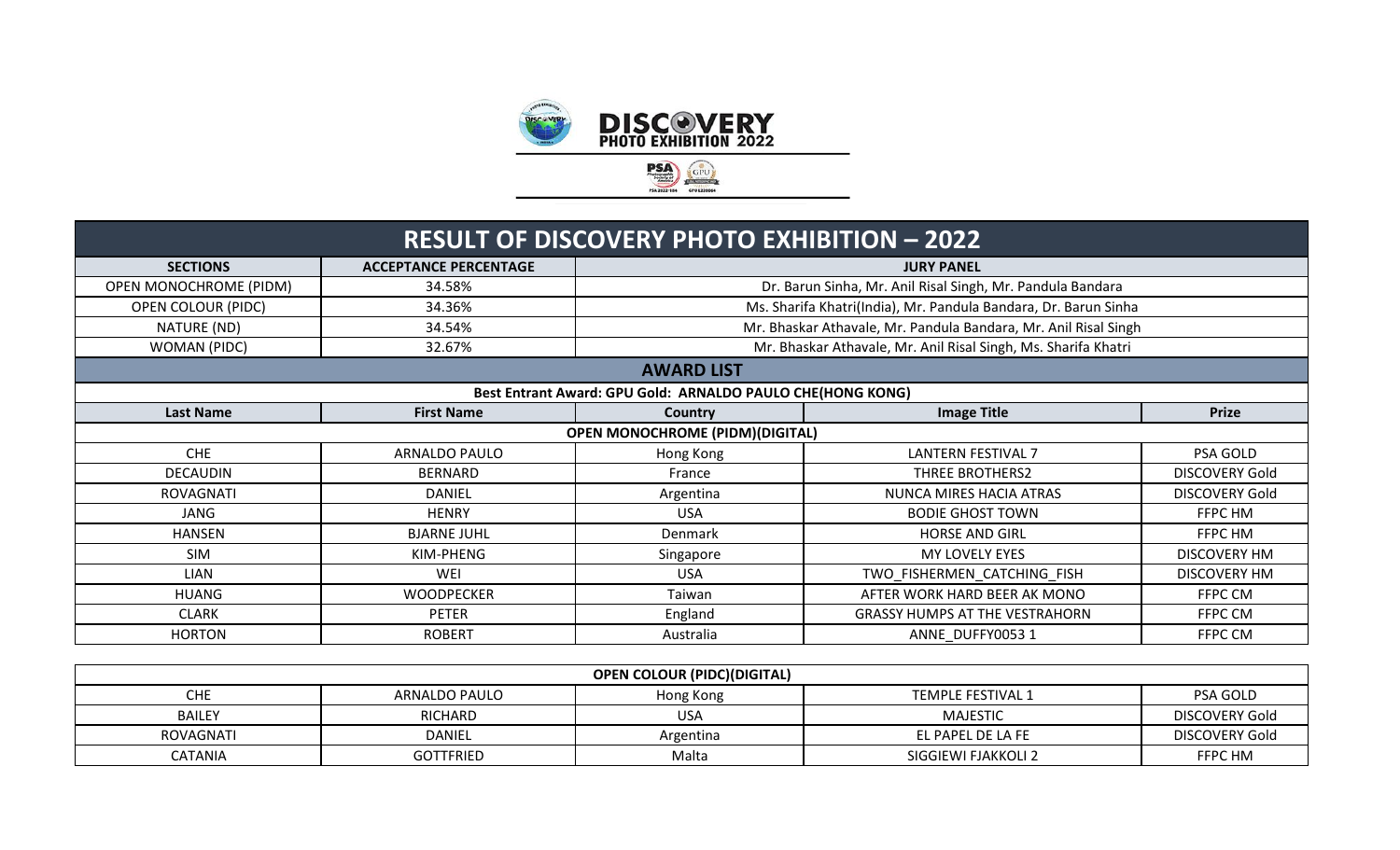| <b>CHAN</b>               | <b>DIANA</b>        | Hong Kong                    | THE HEART ROAD D J1080           | FFPC HM               |
|---------------------------|---------------------|------------------------------|----------------------------------|-----------------------|
| SIM                       | KIM-PHENG           | Singapore                    | <b>BALLERINA COLETTE 06</b>      | <b>DISCOVERY HM</b>   |
| <b>HUANG</b>              | <b>WOODPECKER</b>   | Taiwan                       | <b>WONDERFUL DANCEGAK1</b>       | <b>DISCOVERY HM</b>   |
| LAZAR                     | <b>ESZTER EMESE</b> | Greece                       | THE ARTIST                       | FFPC CM               |
| SIEMINSKI                 | <b>JAN</b>          | Poland                       | <b>WINTER TREES</b>              | FFPC CM               |
| <b>WONG</b>               | SHIU GUN            | Hong Kong                    | <b>AVA</b>                       | FFPC CM               |
|                           |                     | <b>NATURE (ND)(DIGITAL)</b>  |                                  |                       |
| <b>MAZZOLA</b>            | <b>RENZO</b>        | Italy                        | PELLICANI DAL CIUFFO             | PSA GOLD              |
| <b>BRADSHAW</b>           | <b>COLIN</b>        | England                      | <b>OSPREY CATCHING TROUT</b>     | <b>DISCOVERY Gold</b> |
| <b>LIAN</b>               | WEI                 | <b>USA</b>                   | STARE-AT                         | <b>DISCOVERY Gold</b> |
| <b>JENZER</b>             | <b>URS</b>          | Switzerland                  | D2 OKAVANGO 3 123                | FFPC HM               |
| ALLOUGHANI                | <b>FAISAL</b>       | Kuwait                       | <b>FALCON 6</b>                  | FFPC HM               |
| SMALLEY                   | <b>KAREN</b>        | England                      | KESTREL A BIRD OF PREY           | <b>DISCOVERY HM</b>   |
| <b>NGUYEN</b>             | <b>MINH</b>         | <b>USA</b>                   | <b>VALLEY IN SNOW</b>            | <b>DISCOVERY HM</b>   |
| <b>CHAN</b>               | <b>CHING CHING</b>  | Hong Kong                    | <b>BERRY CUTIE 007</b>           | FFPC CM               |
| HOLMBERG                  | <b>KENT</b>         | Sweden                       | WARTHOG FAMILY 20190522071506    | FFPC CM               |
| <b>CHAN</b>               | <b>DIANA</b>        | Hong Kong                    | <b>GOING TO FLY</b>              | FFPC CM               |
|                           |                     | <b>WOMAN (PIDC)(DIGITAL)</b> |                                  |                       |
| <b>CHE</b>                | ARNALDO PAULO       | Hong Kong                    | PRAY 3                           | PSA GOLD              |
| <b>CHAN</b>               | YU                  | <b>USA</b>                   | <b>HOLD FAST</b>                 | <b>DISCOVERY Gold</b> |
| <b>BRADSHAW</b>           | <b>COLIN</b>        | England                      | <b>GRACEFULNESS PERSONIFIED</b>  | <b>DISCOVERY Gold</b> |
| <b>KUMAR</b>              | PETAVINOD           | India                        | <b>DRINKING HOME BREW</b>        | FFPC HM               |
| SMALLEY                   | <b>KAREN</b>        | England                      | <b>GODDESS</b>                   | FFPC HM               |
| <b>SMITH</b>              | JAMES D.            | <b>USA</b>                   | <b>BIG MAMA STONE THROW 2314</b> | <b>DISCOVERY HM</b>   |
| <b>BADE</b>               | SANTOSH             | India                        | ANGRY WOMAN                      | <b>DISCOVERY HM</b>   |
| KONSTANTINOU - ACHERIOTIS | <b>CHRISTOS</b>     | Cyprus                       | <b>LADY IN GLADNESS</b>          | FFPC CM               |
| LUO                       | <b>ROBIN</b>        | Canada                       | <b>COME ON TENNIS 11</b>         | FFPC CM               |
| <b>NGUYEN</b>             | <b>MINH</b>         | <b>USA</b>                   | <b>ACTRESS</b>                   | FFPC CM               |
|                           |                     |                              |                                  |                       |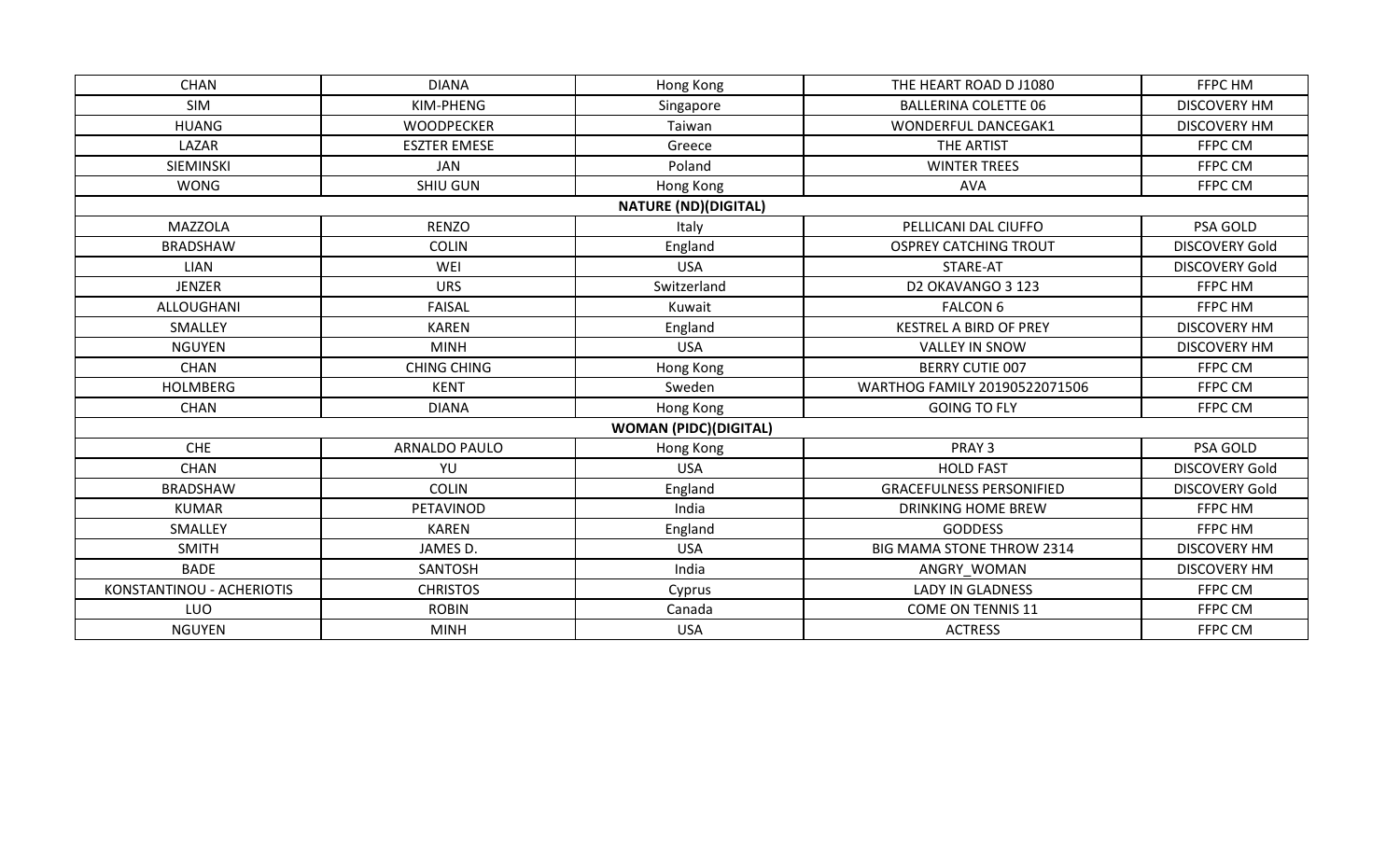|                | <b>ACCEPTANCE LIST</b> |                  |                   |                                 |                           |                               |  |  |
|----------------|------------------------|------------------|-------------------|---------------------------------|---------------------------|-------------------------------|--|--|
| <b>Country</b> | <b>Salutation</b>      | <b>Last Name</b> | <b>First Name</b> | <b>Image Title</b>              | <b>Prize</b>              | <b>Section Name</b>           |  |  |
| Argentina      | Mr.                    | <b>ROVAGNATI</b> | <b>DANIEL</b>     | EL PAPEL DE LA FE               | <b>DISCOVERY Gold</b>     | OPEN COLOUR (PIDC)            |  |  |
| Argentina      | Mr.                    | <b>ROVAGNATI</b> | <b>DANIEL</b>     | LA CASA NEGRA                   | Α                         | <b>OPEN COLOUR (PIDC)</b>     |  |  |
| Argentina      | Mr.                    | <b>ROVAGNATI</b> | <b>DANIEL</b>     | PARAR LA PELOTA                 | Α                         | <b>OPEN COLOUR (PIDC)</b>     |  |  |
| Argentina      | Mr.                    | <b>ROVAGNATI</b> | <b>DANIEL</b>     | PERFUME DE MUJER                | A                         | <b>OPEN COLOUR (PIDC)</b>     |  |  |
| Argentina      | Mr.                    | ROVAGNATI        | <b>DANIEL</b>     | <b>EL ARBOL</b>                 | Α                         | <b>OPEN MONOCHROME (PIDM)</b> |  |  |
| Argentina      | Mr.                    | ROVAGNATI        | <b>DANIEL</b>     | <b>ENSAYO S-20</b>              | A                         | <b>OPEN MONOCHROME (PIDM)</b> |  |  |
| Argentina      | Mr.                    | <b>ROVAGNATI</b> | <b>DANIEL</b>     | NUNCA MIRES HACIA ATRAS         | <b>DISCOVERY Gold</b>     | <b>OPEN MONOCHROME (PIDM)</b> |  |  |
| Argentina      | Mr.                    | <b>ROVAGNATI</b> | <b>DANIEL</b>     | SILUETAS EN EL CAMINO           | A                         | OPEN MONOCHROME (PIDM)        |  |  |
| Australia      | Mr.                    | <b>HORTON</b>    | <b>ROBERT</b>     | ANNE DUFFY1982 1                | $\mathsf{A}$              | <b>OPEN COLOUR (PIDC)</b>     |  |  |
| Australia      | Mr.                    | <b>HORTON</b>    | <b>ROBERT</b>     | ANNE DUFFY2189                  | A                         | <b>OPEN COLOUR (PIDC)</b>     |  |  |
| Australia      | Mr.                    | <b>HORTON</b>    | <b>ROBERT</b>     | ANNE DUFFY0053 1                | FFPC CM                   | <b>OPEN MONOCHROME (PIDM)</b> |  |  |
| Australia      | Mr.                    | <b>HORTON</b>    | <b>ROBERT</b>     | ANNE DUFFY01511                 | Α                         | <b>OPEN MONOCHROME (PIDM)</b> |  |  |
| Australia      | Mr.                    | YANG             | CHUNG-WEN         | <b>SACRIFICE</b>                | A                         | NATURE (ND)                   |  |  |
| Australia      | Mr.                    | YANG             | CHUNG-WEN         | COW MILKING WOMAN               | A                         | WOMAN (PIDC)                  |  |  |
| Australia      | Mr.                    | YANG             | <b>CHUNG-WEN</b>  | THE FIRST KISS                  | A                         | WOMAN (PIDC)                  |  |  |
| <b>Brazil</b>  | Mr.                    | <b>CAMPOS</b>    | <b>THIAGO</b>     | AT BATH TIME                    | A                         | <b>OPEN COLOUR (PIDC)</b>     |  |  |
| Canada         | Mr.                    | <b>KING</b>      | <b>FRANCIS</b>    | <b>LOOKING FOR FISH</b>         | A                         | NATURE (ND)                   |  |  |
| Canada         | Mr.                    | <b>KING</b>      | <b>FRANCIS</b>    | <b>TREPIDATION</b>              | A                         | OPEN COLOUR (PIDC)            |  |  |
| Canada         | Mr.                    | <b>KING</b>      | <b>FRANCIS</b>    | <b>HAPPY CHAMPION</b>           | A                         | WOMAN (PIDC)                  |  |  |
| Canada         | Mr.                    | LUO              | <b>ROBIN</b>      | FLYING HOME 06                  | A                         | NATURE (ND)                   |  |  |
| Canada         | Mr.                    | LUO              | <b>ROBIN</b>      | <b>GANNET HOME 02</b>           | A                         | NATURE (ND)                   |  |  |
| Canada         | Mr.                    | LUO              | <b>ROBIN</b>      | SUN BIRD COLLECT NECTAR 15      | A                         | NATURE (ND)                   |  |  |
| Canada         | Mr.                    | LUO              | <b>ROBIN</b>      | TERN ON THE WAY HOME 05         | $\boldsymbol{\mathsf{A}}$ | NATURE (ND)                   |  |  |
| Canada         | Mr.                    | LUO              | <b>ROBIN</b>      | JAPANESE TIT FOUND FAVOURITE 02 | A                         | <b>OPEN COLOUR (PIDC)</b>     |  |  |
| Canada         | Mr.                    | LUO              | <b>ROBIN</b>      | <b>DRAGON DANCE 09</b>          | A                         | <b>OPEN MONOCHROME (PIDM)</b> |  |  |
| Canada         | Mr.                    | LUO              | <b>ROBIN</b>      | <b>COME ON TENNIS 11</b>        | FFPC CM                   | WOMAN (PIDC)                  |  |  |
| Canada         | Mr.                    | LUO              | <b>ROBIN</b>      | <b>COME ON TENNIS 14</b>        | A                         | WOMAN (PIDC)                  |  |  |
| Canada         | Mr.                    | SIU              | PATRICK W.        | <b>NM</b>                       | A                         | NATURE (ND)                   |  |  |
| Canada         | Mr.                    | SIU              | PATRICK W.        | <b>CT</b>                       | Α                         | <b>OPEN COLOUR (PIDC)</b>     |  |  |
| Canada         | Mr.                    | SIU              | PATRICK W.        | $B-3$                           | A                         | <b>OPEN MONOCHROME (PIDM)</b> |  |  |
| Canada         | Mr.                    | SIU              | PATRICK W.        | PTF                             | A                         | <b>OPEN MONOCHROME (PIDM)</b> |  |  |
| Canada         | Mrs.                   | YE               | <b>DANLEI</b>     | BETHLEHEM21                     | A                         | OPEN MONOCHROME (PIDM)        |  |  |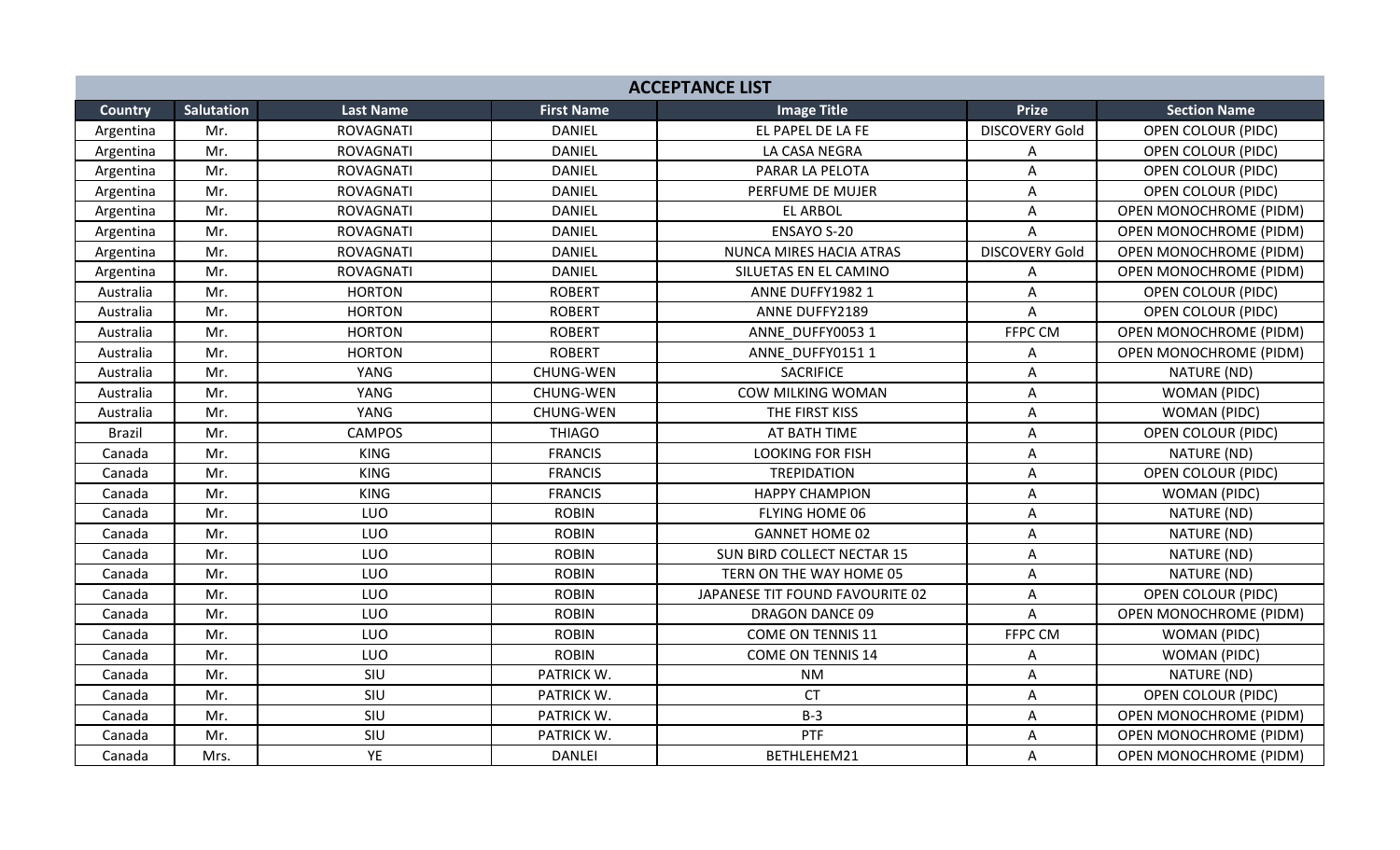| Canada  | Mrs. | YE                        | <b>DANLEI</b>      | <b>CENTRAL ASIANS81</b>                   | A                     | OPEN MONOCHROME (PIDM)        |
|---------|------|---------------------------|--------------------|-------------------------------------------|-----------------------|-------------------------------|
| Chile   | Mrs. | VASSELIN                  | <b>MARTINA</b>     | <b>GUANACOS IN THEIR PEACEFUL HABITAT</b> | A                     | NATURE (ND)                   |
| Cyprus  | Mr.  | <b>EAST</b>               | <b>JOHN R</b>      | <b>COMMON KINGFISHER WITH FISH</b>        | A                     | <b>OPEN COLOUR (PIDC)</b>     |
| Cyprus  | Mr.  | HADJIPAVLOU               | <b>THANASIS</b>    | A LADY THAT AMAZES                        | $\mathsf{A}$          | <b>OPEN MONOCHROME (PIDM)</b> |
| Cyprus  | Mr.  | HADJIPAVLOU               | <b>THANASIS</b>    | <b>EYES TALK</b>                          | A                     | WOMAN (PIDC)                  |
| Cyprus  | Mr.  | KONSTANTINOU - ACHERIOTIS | <b>CHRISTOS</b>    | <b>PALIATSOS</b>                          | A                     | <b>OPEN COLOUR (PIDC)</b>     |
| Cyprus  | Mr.  | KONSTANTINOU - ACHERIOTIS | <b>CHRISTOS</b>    | SUMMER SALLONIKA OMBRELLES 2              | A                     | <b>OPEN COLOUR (PIDC)</b>     |
| Cyprus  | Mr.  | KONSTANTINOU - ACHERIOTIS | <b>CHRISTOS</b>    | <b>AGNOSTOS STRATIOTIS</b>                | Α                     | OPEN MONOCHROME (PIDM)        |
| Cyprus  | Mr.  | KONSTANTINOU - ACHERIOTIS | <b>CHRISTOS</b>    | <b>FOUL</b>                               | A                     | WOMAN (PIDC)                  |
| Cyprus  | Mr.  | KONSTANTINOU - ACHERIOTIS | <b>CHRISTOS</b>    | LADY IN GLADNESS                          | FFPC CM               | <b>WOMAN (PIDC)</b>           |
| Denmark | Mr.  | <b>HANSEN</b>             | <b>BJARNE JUHL</b> | <b>DRESSMAKERS OPUS 3</b>                 | A                     | <b>OPEN COLOUR (PIDC)</b>     |
| Denmark | Mr.  | <b>HANSEN</b>             | <b>BJARNE JUHL</b> | <b>HORSE AND GIRL</b>                     | FFPC HM               | <b>OPEN MONOCHROME (PIDM)</b> |
| England | Mr.  | <b>BRADSHAW</b>           | <b>COLIN</b>       | <b>BUZZARD FIGHT MISTY MORNING</b>        | A                     | NATURE (ND)                   |
| England | Mr.  | <b>BRADSHAW</b>           | <b>COLIN</b>       | MALE KESTREL LANDING WITH MOUSE           | A                     | NATURE (ND)                   |
| England | Mr.  | <b>BRADSHAW</b>           | <b>COLIN</b>       | <b>OSPREY CATCHING TROUT</b>              | <b>DISCOVERY Gold</b> | NATURE (ND)                   |
| England | Mr.  | <b>BRADSHAW</b>           | <b>COLIN</b>       | WILD KESTREL FLIGHT                       | Α                     | NATURE (ND)                   |
| England | Mr.  | <b>BRADSHAW</b>           | <b>COLIN</b>       | BUZZARD AND RED KITE DISPUTE              | A                     | <b>OPEN COLOUR (PIDC)</b>     |
| England | Mr.  | <b>BRADSHAW</b>           | <b>COLIN</b>       | <b>64 OUT IN FRONT</b>                    | A                     | <b>OPEN MONOCHROME (PIDM)</b> |
| England | Mr.  | <b>BRADSHAW</b>           | <b>COLIN</b>       | CAREFREE                                  | A                     | <b>OPEN MONOCHROME (PIDM)</b> |
| England | Mr.  | <b>BRADSHAW</b>           | <b>COLIN</b>       | <b>GRACEFULNESS PERSONIFIED</b>           | <b>DISCOVERY Gold</b> | WOMAN (PIDC)                  |
| England | Mr.  | <b>BRADSHAW</b>           | <b>COLIN</b>       | POLE SPLITS                               | A                     | WOMAN (PIDC)                  |
| England | Mr.  | <b>BRADSHAW</b>           | <b>COLIN</b>       | <b>SILKS</b>                              | Α                     | WOMAN (PIDC)                  |
| England | Mr.  | <b>CLARK</b>              | <b>PETER</b>       | EVENING LIGHT AT THE VESTRAHORN           | A                     | <b>OPEN COLOUR (PIDC)</b>     |
| England | Mr.  | <b>CLARK</b>              | <b>PETER</b>       | FROZEN GRASSES TANGLE CREEK               | A                     | OPEN COLOUR (PIDC)            |
| England | Mr.  | <b>CLARK</b>              | <b>PETER</b>       | MAKING WAVES AT JOKULSARLON               | A                     | <b>OPEN COLOUR (PIDC)</b>     |
| England | Mr.  | <b>CLARK</b>              | <b>PETER</b>       | <b>GRASSY HUMPS AT THE VESTRAHORN</b>     | FFPC CM               | <b>OPEN MONOCHROME (PIDM)</b> |
| England | Mr.  | <b>CLARK</b>              | <b>PETER</b>       | HOAR FROST AND SNOW YELLOWSTONE           | A                     | <b>OPEN MONOCHROME (PIDM)</b> |
| England | Mr.  | <b>CLARK</b>              | <b>PETER</b>       | LAST LIGHT ON THE DUNES                   | A                     | OPEN MONOCHROME (PIDM)        |
| England | Mr.  | <b>NEWARK</b>             | <b>ROGER</b>       | <b>COFFEE MAN</b>                         | A                     | <b>OPEN MONOCHROME (PIDM)</b> |
| England | Mr.  | SMALLEY                   | <b>KAREN</b>       | <b>HAVING A DOMESTIC</b>                  | A                     | NATURE (ND)                   |
| England | Mr.  | SMALLEY                   | <b>KAREN</b>       | <b>ICONIC AFRICA 2</b>                    | A                     | NATURE (ND)                   |
| England | Mr.  | SMALLEY                   | <b>KAREN</b>       | KESTREL A BIRD OF PREY                    | <b>DISCOVERY HM</b>   | NATURE (ND)                   |
| England | Mr.  | SMALLEY                   | <b>KAREN</b>       | LEG REST ON DAD KENYA                     | A                     | NATURE (ND)                   |
| England | Mr.  | SMALLEY                   | <b>KAREN</b>       | <b>CASTING A SPELL</b>                    | A                     | <b>OPEN COLOUR (PIDC)</b>     |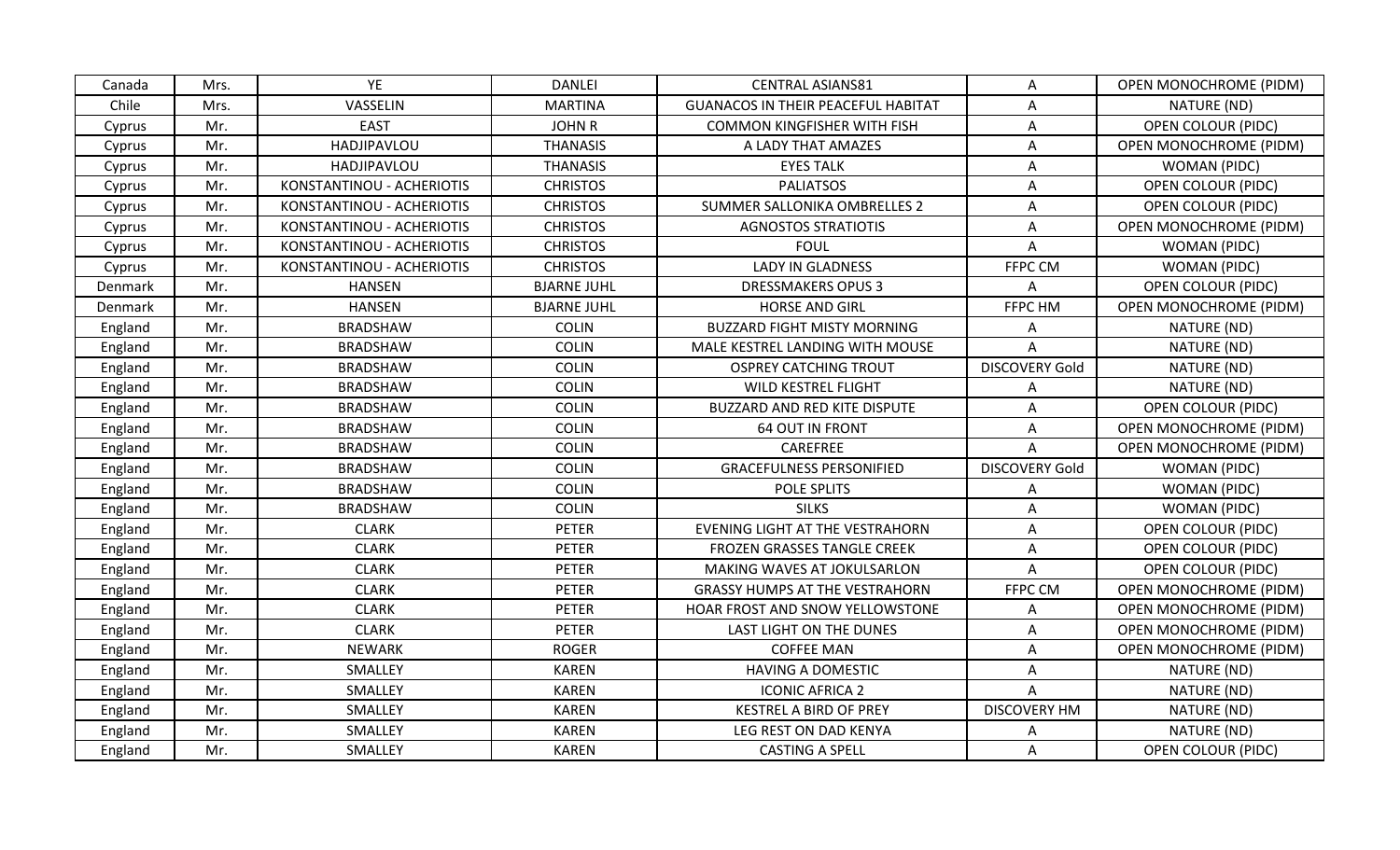| England | Mr.  | SMALLEY         | <b>KAREN</b>             | THE BOY AND HIS LANTERN           | A                     | <b>OPEN COLOUR (PIDC)</b>     |
|---------|------|-----------------|--------------------------|-----------------------------------|-----------------------|-------------------------------|
| England | Mr.  | SMALLEY         | <b>KAREN</b>             | THE BALLERINA IN PARIS            | A                     | OPEN MONOCHROME (PIDM)        |
| England | Mr.  | SMALLEY         | <b>KAREN</b>             | <b>BURLESQUE BEAUTY</b>           | A                     | WOMAN (PIDC)                  |
| England | Mr.  | SMALLEY         | <b>KAREN</b>             | <b>GODDESS</b>                    | FFPC HM               | WOMAN (PIDC)                  |
| England | Mrs. | KELLY           | JO                       | THE RESTING KNIGHT                | A                     | OPEN COLOUR (PIDC)            |
| England | Mrs. | KELLY           | JO                       | THE SHERIFF                       | A                     | <b>OPEN COLOUR (PIDC)</b>     |
| England | Mrs. | <b>KELLY</b>    | JO                       | <b>ADELE</b>                      | A                     | <b>OPEN MONOCHROME (PIDM)</b> |
| England | Mrs. | <b>MURRAY</b>   | EILEEN                   | AMY                               | A                     | <b>OPEN COLOUR (PIDC)</b>     |
| England | Mrs. | <b>MURRAY</b>   | <b>EILEEN</b>            | MR SMOOTH                         | A                     | <b>OPEN MONOCHROME (PIDM)</b> |
| England | Mrs. | <b>MURRAY</b>   | <b>EILEEN</b>            | <b>TEMPTATION</b>                 | Α                     | <b>OPEN MONOCHROME (PIDM)</b> |
| England | Mrs. | <b>MURRAY</b>   | EILEEN                   | <b>TRIBAL CUSTOMS</b>             | A                     | OPEN MONOCHROME (PIDM)        |
| England | Mrs. | <b>MURRAY</b>   | <b>EILEEN</b>            | MIDNIGHT SUN MUSING               | A                     | WOMAN (PIDC)                  |
| England | Mrs. | <b>MURRAY</b>   | EILEEN                   | THE HUNTRESS                      | A                     | WOMAN (PIDC)                  |
| England | Mrs. | <b>NISSEN</b>   | ANN                      | TREE FROG ON AN IRIS              | A                     | NATURE (ND)                   |
| England | Mrs. | <b>NISSEN</b>   | <b>ANN</b>               | <b>I DREAM</b>                    | Α                     | WOMAN (PIDC)                  |
| England | Ms.  | <b>WEBSTER</b>  | <b>JENNIFER MARGARET</b> | RED FOX RUNNING IN THE SNOW       | Α                     | NATURE (ND)                   |
| England | Ms.  | <b>WEBSTER</b>  | <b>JENNIFER MARGARET</b> | RED THROATED LOON WITH ARTIC TURN | A                     | NATURE (ND)                   |
| England | Ms.  | <b>WEBSTER</b>  | JENNIFER MARGARET        | WILD DOGS SHAPING UP              | A                     | NATURE (ND)                   |
| England | Ms.  | WEBSTER         | JENNIFER MARGARET        | JUST TAKING A SMALL BREAK         | A                     | <b>OPEN MONOCHROME (PIDM)</b> |
| England | Ms.  | <b>WEBSTER</b>  | <b>JENNIFER MARGARET</b> | <b>REBEL CHILD</b>                | A                     | <b>OPEN MONOCHROME (PIDM)</b> |
| Finland | Mr.  | HELIMAKI        | <b>JUSSI</b>             | <b>EARLY MISTY MORNING 2</b>      | A                     | <b>OPEN COLOUR (PIDC)</b>     |
| Finland | Mr.  | HELIMAKI        | <b>JUSSI</b>             | MIDWINTER BY THE SEA 2            | $\mathsf{A}$          | <b>OPEN COLOUR (PIDC)</b>     |
| Finland | Mr.  | HELIMAKI        | <b>JUSSI</b>             | MISTY MORNING NEAR THE RIVER      | A                     | <b>OPEN COLOUR (PIDC)</b>     |
| France  | Mr.  | <b>DECAUDIN</b> | <b>BERNARD</b>           | THREE BROTHERS2                   | <b>DISCOVERY Gold</b> | OPEN MONOCHROME (PIDM)        |
| France  | Mr.  | <b>DECAUDIN</b> | <b>BERNARD</b>           | <b>BIR HAKEIM</b>                 | A                     | WOMAN (PIDC)                  |
| France  | Mr.  | <b>DECAUDIN</b> | <b>BERNARD</b>           | <b>DRESSMAKER</b>                 | A                     | WOMAN (PIDC)                  |
| Germany | Mr.  | <b>GOEHLER</b>  | <b>HOLGER</b>            | <b>CLOSED BAKERY</b>              | A                     | <b>OPEN COLOUR (PIDC)</b>     |
| Germany | Mr.  | <b>GOEHLER</b>  | <b>HOLGER</b>            | <b>MARIA</b>                      | Α                     | WOMAN (PIDC)                  |
| Greece  | Mrs. | LAZAR           | <b>ESZTER EMESE</b>      | <b>HELENI</b>                     | A                     | <b>OPEN COLOUR (PIDC)</b>     |
| Greece  | Mrs. | LAZAR           | <b>ESZTER EMESE</b>      | THE ARTIST                        | FFPC CM               | <b>OPEN COLOUR (PIDC)</b>     |
| Greece  | Mrs. | LAZAR           | <b>ESZTER EMESE</b>      | THE SCULPTOR                      | A                     | <b>OPEN COLOUR (PIDC)</b>     |
| Greece  | Mrs. | LAZAR           | <b>ESZTER EMESE</b>      | <b>JANNIS</b>                     | A                     | OPEN MONOCHROME (PIDM)        |
| Greece  | Mrs. | LAZAR           | <b>ESZTER EMESE</b>      | THE MONK                          | Α                     | OPEN MONOCHROME (PIDM)        |
| Greece  | Mrs. | PARASKEVOPOULOU | <b>GEORGIA</b>           | <b>STAR LIGHT</b>                 | A                     | OPEN COLOUR (PIDC)            |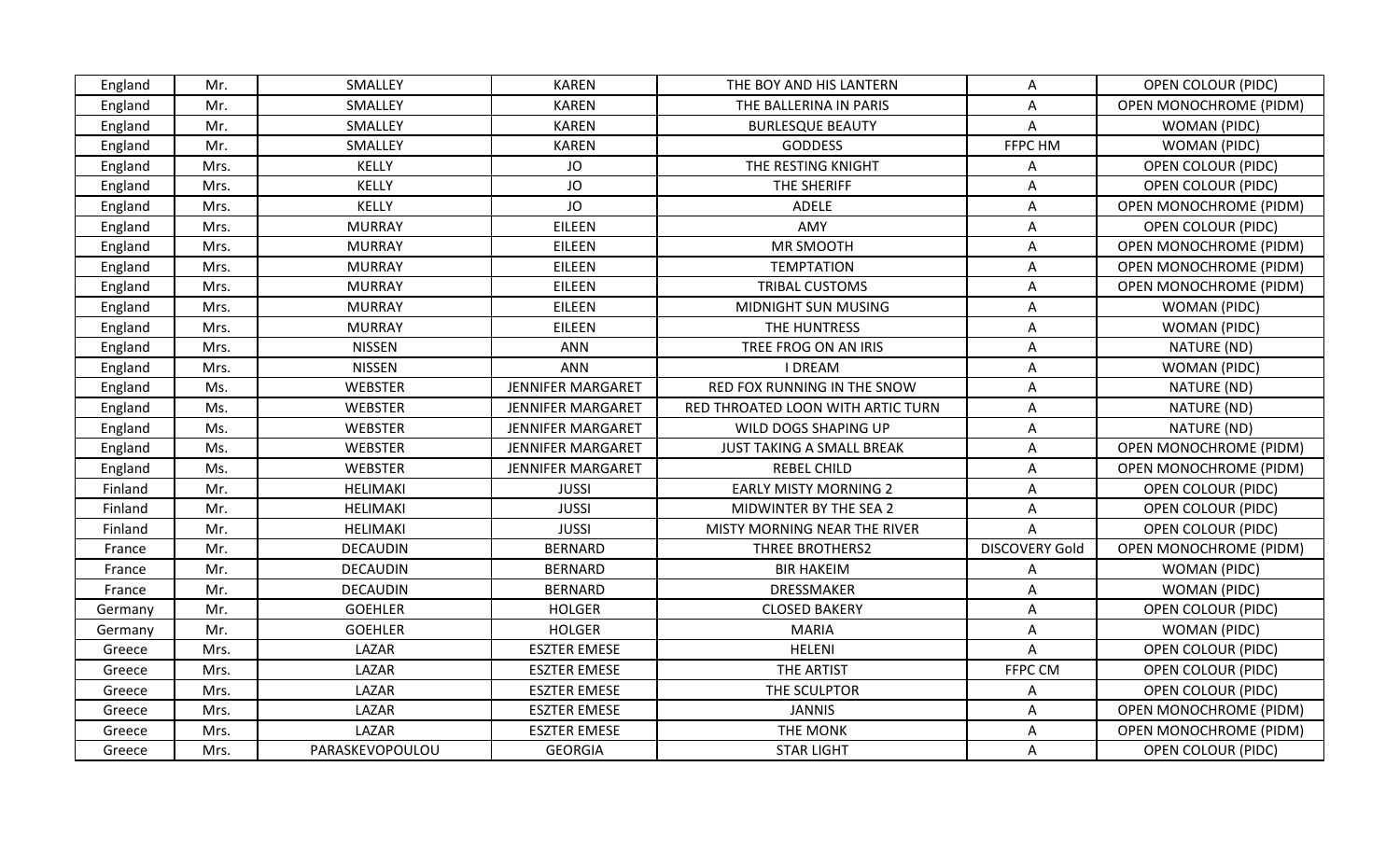| Greece    | Mrs. | PARASKEVOPOULOU | <b>GEORGIA</b>       | <b>LOOKING THROUGH</b>         | A              | WOMAN (PIDC)                  |
|-----------|------|-----------------|----------------------|--------------------------------|----------------|-------------------------------|
| Hong Kong | Mr.  | <b>CHE</b>      | <b>ARNALDO PAULO</b> | <b>BARN SWALLOW 2</b>          | A              | NATURE (ND)                   |
| Hong Kong | Mr.  | <b>CHE</b>      | <b>ARNALDO PAULO</b> | SURVIVAL JUMP 6                | A              | NATURE (ND)                   |
| Hong Kong | Mr.  | <b>CHE</b>      | ARNALDO PAULO        | A LONG MOUSTACHE 1             | A              | <b>OPEN COLOUR (PIDC)</b>     |
| Hong Kong | Mr.  | <b>CHE</b>      | ARNALDO PAULO        | <b>CHARGING 25</b>             | A              | <b>OPEN COLOUR (PIDC)</b>     |
| Hong Kong | Mr.  | <b>CHE</b>      | <b>ARNALDO PAULO</b> | TEMPLE FESTIVAL 1              | PSA GOLD       | <b>OPEN COLOUR (PIDC)</b>     |
| Hong Kong | Mr.  | <b>CHE</b>      | <b>ARNALDO PAULO</b> | TIBETAN LITTLE GIRL 1          | Α              | <b>OPEN COLOUR (PIDC)</b>     |
| Hong Kong | Mr.  | <b>CHE</b>      | <b>ARNALDO PAULO</b> | <b>BLUE CITY 10</b>            | Α              | <b>OPEN MONOCHROME (PIDM)</b> |
| Hong Kong | Mr.  | CHE             | <b>ARNALDO PAULO</b> | <b>HAPPY CHILDHOOD 20</b>      | A              | <b>OPEN MONOCHROME (PIDM)</b> |
| Hong Kong | Mr.  | CHE             | <b>ARNALDO PAULO</b> | <b>LANTERN FESTIVAL 7</b>      | PSA GOLD       | <b>OPEN MONOCHROME (PIDM)</b> |
| Hong Kong | Mr.  | <b>CHE</b>      | ARNALDO PAULO        | MY YOUNGER BROTHER 8           | A              | OPEN MONOCHROME (PIDM)        |
| Hong Kong | Mr.  | <b>CHE</b>      | <b>ARNALDO PAULO</b> | A LONG RED DRESS 1             | $\mathsf{A}$   | WOMAN (PIDC)                  |
| Hong Kong | Mr.  | CHE             | <b>ARNALDO PAULO</b> | <b>GRAZING 4</b>               | A              | WOMAN (PIDC)                  |
| Hong Kong | Mr.  | CHE             | <b>ARNALDO PAULO</b> | OLD WOMAN WITH RATTAN BASKET 1 | $\overline{A}$ | WOMAN (PIDC)                  |
| Hong Kong | Mr.  | <b>CHE</b>      | <b>ARNALDO PAULO</b> | PRAY 3                         | PSA GOLD       | <b>WOMAN (PIDC)</b>           |
| Hong Kong | Mr.  | CHOI            | LEWIS KA YIN         | <b>DATA TRANSFER 2</b>         | A              | <b>OPEN MONOCHROME (PIDM)</b> |
| Hong Kong | Mr.  | CHOI            | LEWIS KA YIN         | <b>FOGGY DAY</b>               | A              | <b>OPEN MONOCHROME (PIDM)</b> |
| Hong Kong | Mr.  | CHOI            | <b>LEWIS KA YIN</b>  | <b>CLASSY GIRL 2</b>           | A              | WOMAN (PIDC)                  |
| Hong Kong | Mr.  | CHOI            | LEWIS KA YIN         | <b>COOLING 4</b>               | Α              | WOMAN (PIDC)                  |
| Hong Kong | Mr.  | CHOI            | LEWIS KA YIN         | KOMA KALA WOMAN                | A              | <b>WOMAN (PIDC)</b>           |
| Hong Kong | Mr.  | <b>WONG</b>     | SHIU GUN             | <b>AVA</b>                     | FFPC CM        | <b>OPEN COLOUR (PIDC)</b>     |
| Hong Kong | Mr.  | <b>WONG</b>     | <b>SHIU GUN</b>      | CARLA <sub>2</sub>             | A              | <b>OPEN COLOUR (PIDC)</b>     |
| Hong Kong | Mr.  | <b>WONG</b>     | <b>SHIU GUN</b>      | <b>MADISON 2</b>               | A              | OPEN COLOUR (PIDC)            |
| Hong Kong | Mr.  | <b>WONG</b>     | SHIU GUN             | THE MUSICIAN 3                 | A              | <b>OPEN COLOUR (PIDC)</b>     |
| Hong Kong | Mr.  | <b>WONG</b>     | SHIU GUN             | <b>ATTRACTIVE POSE</b>         | A              | <b>OPEN MONOCHROME (PIDM)</b> |
| Hong Kong | Mr.  | <b>WONG</b>     | SHIU GUN             | DAKOTA <sub>2</sub>            | A              | <b>OPEN MONOCHROME (PIDM)</b> |
| Hong Kong | Mr.  | <b>WONG</b>     | <b>SHIU GUN</b>      | <b>RECOLLECTING 2</b>          | A              | OPEN MONOCHROME (PIDM)        |
| Hong Kong | Mr.  | <b>WONG</b>     | <b>SHIU GUN</b>      | GINA 8                         | $\mathsf{A}$   | WOMAN (PIDC)                  |
| Hong Kong | Mr.  | <b>WONG</b>     | <b>SHIU GUN</b>      | MICHELLE 5                     | A              | WOMAN (PIDC)                  |
| Hong Kong | Mr.  | <b>WONG</b>     | <b>SHIU GUN</b>      | PERPLEXING                     | A              | WOMAN (PIDC)                  |
| Hong Kong | Mr.  | <b>WONG</b>     | SHIU GUN             | TWO SISTERS 2                  | Α              | WOMAN (PIDC)                  |
| Hong Kong | Ms.  | CHAN            | <b>CHING CHING</b>   | ANGRY WIFE 007                 | A              | NATURE (ND)                   |
| Hong Kong | Ms.  | <b>CHAN</b>     | <b>CHING CHING</b>   | <b>BERRY CUTIE 007</b>         | FFPC CM        | NATURE (ND)                   |
| Hong Kong | Ms.  | <b>CHAN</b>     | <b>CHING CHING</b>   | HUNTER 001                     | A              | NATURE (ND)                   |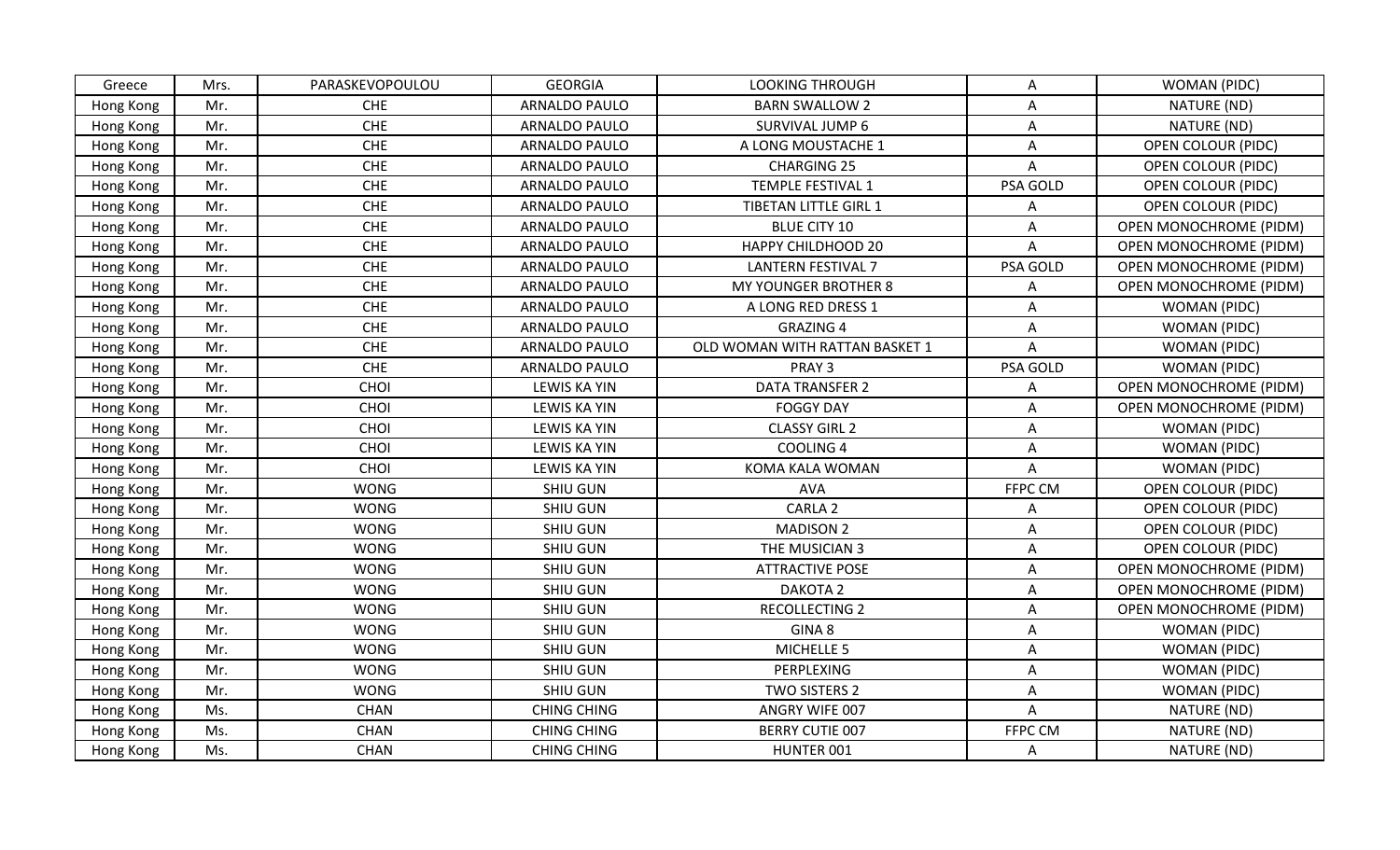| Hong Kong | Ms. | <b>CHAN</b> | <b>CHING CHING</b>   | <b>SWEET ESCAPE</b>          | A                         | NATURE (ND)                   |
|-----------|-----|-------------|----------------------|------------------------------|---------------------------|-------------------------------|
| Hong Kong | Ms. | <b>CHAN</b> | <b>CHING CHING</b>   | <b>BLOCKS OF STORIES</b>     | A                         | <b>OPEN COLOUR (PIDC)</b>     |
| Hong Kong | Ms. | <b>CHAN</b> | <b>CHING CHING</b>   | <b>LITTLE GOSSIPS</b>        | Α                         | <b>OPEN COLOUR (PIDC)</b>     |
| Hong Kong | Ms. | CHAN        | <b>CHING CHING</b>   | JOY OF MAMA                  | A                         | <b>OPEN MONOCHROME (PIDM)</b> |
| Hong Kong | Ms. | <b>CHAN</b> | <b>CHING CHING</b>   | THE BOY GANG                 | A                         | OPEN MONOCHROME (PIDM)        |
| Hong Kong | Ms. | <b>CHAN</b> | <b>CHING CHING</b>   | <b>VOID KID</b>              | A                         | OPEN MONOCHROME (PIDM)        |
| Hong Kong | Ms. | <b>CHAN</b> | <b>CHING CHING</b>   | <b>SMOKE OF VICISSITUDES</b> | $\mathsf{A}$              | WOMAN (PIDC)                  |
| Hong Kong | Ms. | <b>CHAN</b> | <b>CHING CHING</b>   | <b>TWINKLE</b>               | A                         | WOMAN (PIDC)                  |
| Hong Kong | Ms. | CHAN        | <b>DIANA</b>         | BINGO <sub>2</sub>           | A                         | NATURE (ND)                   |
| Hong Kong | Ms. | <b>CHAN</b> | <b>DIANA</b>         | <b>GOING TO FLY</b>          | FFPC CM                   | NATURE (ND)                   |
| Hong Kong | Ms. | CHAN        | <b>DIANA</b>         | <b>WINTER WONDER</b>         | A                         | NATURE (ND)                   |
| Hong Kong | Ms. | <b>CHAN</b> | <b>DIANA</b>         | ROWING IN WATER FLOWERS      | A                         | <b>OPEN COLOUR (PIDC)</b>     |
| Hong Kong | Ms. | <b>CHAN</b> | <b>DIANA</b>         | SHEEP COMPETITION            | A                         | <b>OPEN COLOUR (PIDC)</b>     |
| Hong Kong | Ms. | CHAN        | <b>DIANA</b>         | THE HEART ROAD D J1080       | FFPC HM                   | <b>OPEN COLOUR (PIDC)</b>     |
| Hong Kong | Ms. | CHAN        | <b>DIANA</b>         | <b>DILIGENT WORKER</b>       | Α                         | <b>OPEN MONOCHROME (PIDM)</b> |
| Hong Kong | Ms. | <b>CHAN</b> | <b>DIANA</b>         | <b>ENCOUNTER 1</b>           | A                         | OPEN MONOCHROME (PIDM)        |
| Hong Kong | Ms. | <b>CHAN</b> | <b>DIANA</b>         | <b>HARD WORK</b>             | $\mathsf{A}$              | <b>OPEN MONOCHROME (PIDM)</b> |
| Hong Kong | Ms. | <b>CHAN</b> | <b>DIANA</b>         | <b>MANTIS</b>                | A                         | OPEN MONOCHROME (PIDM)        |
| India     | Mr. | AGARWALA    | <b>ADIT</b>          | <b>SPARKLING TOWER</b>       | Α                         | <b>OPEN COLOUR (PIDC)</b>     |
| India     | Mr. | AGARWALA    | <b>ADIT</b>          | <b>WINTER MORN</b>           | A                         | WOMAN (PIDC)                  |
| India     | Mr. | <b>BADE</b> | SANTOSH              | MATING PRACTICE              | $\mathsf{A}$              | NATURE (ND)                   |
| India     | Mr. | <b>BADE</b> | SANTOSH              | LIFE IS PANELS               | $\mathsf{A}$              | <b>OPEN COLOUR (PIDC)</b>     |
| India     | Mr. | <b>BADE</b> | SANTOSH              | <b>BHUPALI</b>               | A                         | <b>OPEN MONOCHROME (PIDM)</b> |
| India     | Mr. | <b>BADE</b> | SANTOSH              | DEEP_THINKER                 | A                         | OPEN MONOCHROME (PIDM)        |
| India     | Mr. | <b>BADE</b> | SANTOSH              | ANGRY WOMAN                  | <b>DISCOVERY HM</b>       | WOMAN (PIDC)                  |
| India     | Mr. | <b>BADE</b> | SANTOSH              | <b>HONEST</b>                | A                         | WOMAN (PIDC)                  |
| India     | Mr. | <b>DAS</b>  | <b>SUBRATA KUMAR</b> | <b>BUBBLE BURST 4097</b>     | A                         | <b>OPEN COLOUR (PIDC)</b>     |
| India     | Mr. | <b>DAS</b>  | <b>SUBRATA KUMAR</b> | <b>IVLNA IN MIRROR IMAGE</b> | A                         | <b>OPEN COLOUR (PIDC)</b>     |
| India     | Mr. | <b>DAS</b>  | <b>SUBRATA KUMAR</b> | STILL LIFE 7239              | Α                         | OPEN COLOUR (PIDC)            |
| India     | Mr. | <b>DAS</b>  | <b>SUBRATA KUMAR</b> | <b>IVLINA IN BLACK MASK</b>  | $\boldsymbol{\mathsf{A}}$ | <b>OPEN MONOCHROME (PIDM)</b> |
| India     | Mr. | <b>DAS</b>  | <b>SUBRATA KUMAR</b> | IVLINA IN FRAME 9364 M 01    | A                         | <b>OPEN MONOCHROME (PIDM)</b> |
| India     | Mr. | <b>DAS</b>  | <b>SUBRATA KUMAR</b> | PORTRAIM 6287                | A                         | <b>OPEN MONOCHROME (PIDM)</b> |
| India     | Mr. | <b>DAS</b>  | <b>SUBRATA KUMAR</b> | PORTRAIT M 5342              | Α                         | OPEN MONOCHROME (PIDM)        |
| India     | Mr. | <b>DAS</b>  | <b>SUBRATA KUMAR</b> | <b>IVLINA IN FRAME 9364</b>  | A                         | WOMAN (PIDC)                  |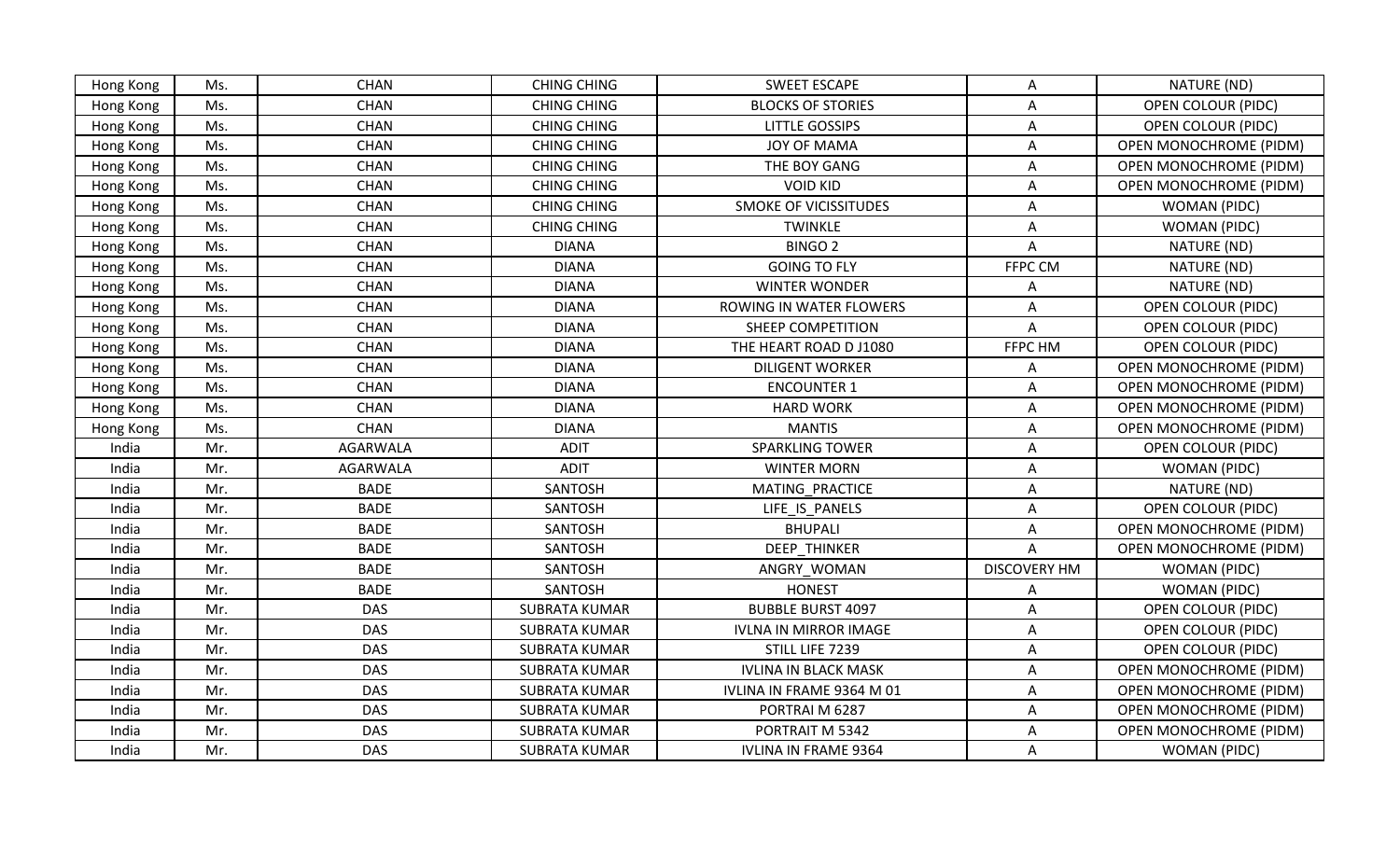| India  | Mr. | <b>DAS</b>       | <b>SUBRATA KUMAR</b> | LOOK AT ME                     | A        | WOMAN (PIDC)                  |
|--------|-----|------------------|----------------------|--------------------------------|----------|-------------------------------|
| India  | Mr. | <b>DAS</b>       | <b>SUBRATA KUMAR</b> | PORTRAIT 9344                  | А        | WOMAN (PIDC)                  |
| India  | Mr. | K.M              | NARAYANASWAMY        | <b>BEEEATERS MATING-3</b>      | Α        | NATURE (ND)                   |
| India  | Mr. | K.M              | NARAYANASWAMY        | <b>GREAT ESCAPE-6</b>          | A        | NATURE (ND)                   |
| India  | Mr. | K.M              | NARAYANASWAMY        | <b>HERON LIFTING SERPENT-4</b> | A        | NATURE (ND)                   |
| India  | Mr. | K.M              | NARAYANASWAMY        | SWALLOW OF SNAKE-5             | A        | NATURE (ND)                   |
| India  | Mr. | K.M              | NARAYANASWAMY        | PELICAN SPLASH-2               | A        | <b>OPEN COLOUR (PIDC)</b>     |
| India  | Mr. | K.M              | NARAYANASWAMY        | RED MUNIA WITH FEATHER-2       | Α        | OPEN COLOUR (PIDC)            |
| India  | Mr. | K.M              | NARAYANASWAMY        | FEEDING CHEETALS CALF MC-2     | Α        | <b>OPEN MONOCHROME (PIDM)</b> |
| India  | Mr. | K.M              | NARAYANASWAMY        | <b>BELUR DANCING GIRLS</b>     | Α        | WOMAN (PIDC)                  |
| India  | Mr. | K.M              | NARAYANASWAMY        | <b>WATER POURING-5</b>         | A        | WOMAN (PIDC)                  |
| India  | Mr. | <b>KUMAR</b>     | PETAVINOD            | <b>CORONA STAY AT HOME</b>     | A        | <b>OPEN MONOCHROME (PIDM)</b> |
| India  | Mr. | <b>KUMAR</b>     | PETAVINOD            | <b>EVOLUTION</b>               | A        | OPEN MONOCHROME (PIDM)        |
| India  | Mr. | <b>KUMAR</b>     | PETAVINOD            | <b>DRINKING HOME BREW</b>      | FFPC HM  | WOMAN (PIDC)                  |
| India  | Mr. | <b>KUMAR</b>     | PETAVINOD            | LET THERE BE FIRE AN LIGHT     | Α        | WOMAN (PIDC)                  |
| India  | Mr. | <b>KUMAR</b>     | PETAVINOD            | TRIBAL WOMAN COOKING OVER FIRE | A        | WOMAN (PIDC)                  |
| India  | Mr. | <b>MUKHERJEE</b> | <b>DEBASHISH</b>     | SOUL IN A SHELL                | A        | <b>OPEN MONOCHROME (PIDM)</b> |
| India  | Mr. | <b>MUKHERJEE</b> | <b>DEBASHISH</b>     | <b>SHABAR GIRL</b>             | A        | WOMAN (PIDC)                  |
| India  | Mr. | <b>MUKHERJEE</b> | <b>DEBASHISH</b>     | <b>SHABAR GIRL 2</b>           | Α        | WOMAN (PIDC)                  |
| Italy  | Mr. | <b>MAZZOLA</b>   | <b>RENZO</b>         | <b>CODIBUGNOLI SUL KAKO</b>    | A        | NATURE (ND)                   |
| Italy  | Mr. | <b>MAZZOLA</b>   | <b>RENZO</b>         | IL ROSSO IN INVERNO            | A        | NATURE (ND)                   |
| Italy  | Mr. | <b>MAZZOLA</b>   | <b>RENZO</b>         | <b>IMBECCATA CUCULO</b>        | A        | NATURE (ND)                   |
| Italy  | Mr. | <b>MAZZOLA</b>   | <b>RENZO</b>         | PELLICANI DAL CIUFFO           | PSA GOLD | NATURE (ND)                   |
| Italy  | Mr. | <b>MAZZOLA</b>   | <b>RENZO</b>         | <b>BAMBINA ETIOPE</b>          | A        | <b>OPEN MONOCHROME (PIDM)</b> |
| Italy  | Mr. | <b>MAZZOLA</b>   | <b>RENZO</b>         | MORTE A VENEZIA                | Α        | <b>OPEN MONOCHROME (PIDM)</b> |
| Italy  | Mr. | <b>MAZZOLA</b>   | <b>RENZO</b>         | NANI <sub>4</sub>              | A        | OPEN MONOCHROME (PIDM)        |
| Italy  | Mr. | <b>MAZZOLA</b>   | <b>RENZO</b>         | AL POZZO                       | A        | WOMAN (PIDC)                  |
| Italy  | Mr. | <b>MAZZOLA</b>   | <b>RENZO</b>         | <b>ETNIA KARO</b>              | Α        | WOMAN (PIDC)                  |
| Kuwait | Mr. | ALLOUGHANI       | <b>FAISAL</b>        | <b>CHANCE</b>                  | A        | NATURE (ND)                   |
| Kuwait | Mr. | ALLOUGHANI       | <b>FAISAL</b>        | <b>FALCON 6</b>                | FFPC HM  | NATURE (ND)                   |
| Kuwait | Mr. | ALLOUGHANI       | <b>FAISAL</b>        | <b>FALCON 7</b>                | A        | NATURE (ND)                   |
| Kuwait | Mr. | ALLOUGHANI       | <b>FAISAL</b>        | <b>FAMILY 5</b>                | A        | <b>OPEN COLOUR (PIDC)</b>     |
| Kuwait | Mr. | ALLOUGHANI       | <b>FAISAL</b>        | CAMEL 36                       | Α        | OPEN MONOCHROME (PIDM)        |
| Kuwait | Mr. | ALLOUGHANI       | <b>FAISAL</b>        | DIVER 5                        | A        | WOMAN (PIDC)                  |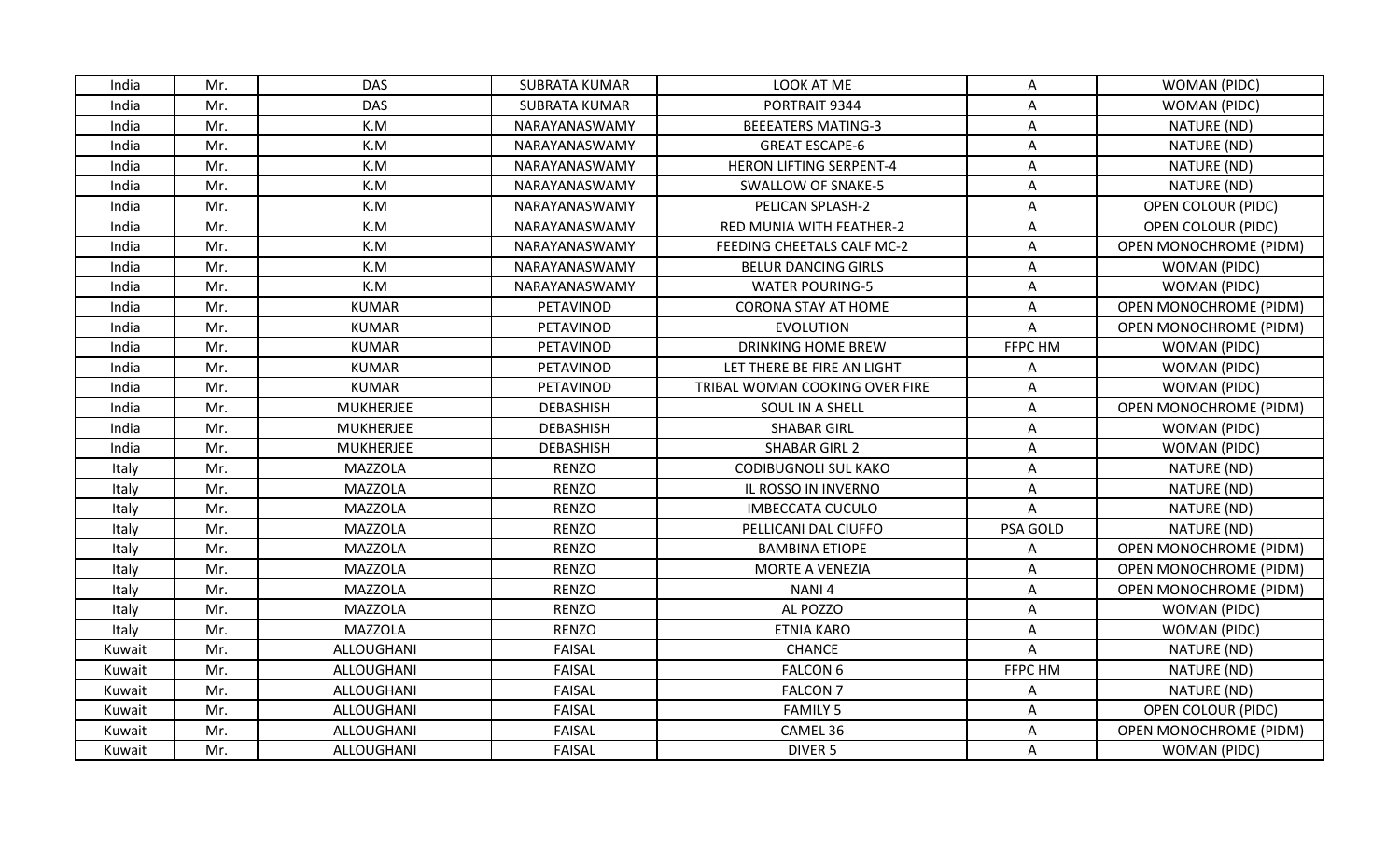| Kuwait      | Mr. | ALLOUGHANI          | <b>FAISAL</b>    | RUGBY 24                        | A                   | WOMAN (PIDC)                  |
|-------------|-----|---------------------|------------------|---------------------------------|---------------------|-------------------------------|
| Kuwait      | Mr. | ALLOUGHANI          | <b>FAISAL</b>    | WOMAN 13                        | A                   | WOMAN (PIDC)                  |
| Kuwait      | Mr. | <b>KHAMIS</b>       | AHMAD            | 2D7A3921                        | Α                   | WOMAN (PIDC)                  |
| Kuwait      | Mr. | <b>KHAMIS</b>       | AHMAD            | 5Y7A3684                        | A                   | WOMAN (PIDC)                  |
| Malaysia    | Mr. | WEE MING            | SOO              | CHILDHOOD LIFE 11               | Α                   | <b>OPEN COLOUR (PIDC)</b>     |
| Malaysia    | Mr. | <b>WEE MING</b>     | SOO              | <b>WAIT</b>                     | A                   | OPEN MONOCHROME (PIDM)        |
| Malta       | Dr. | CATANIA             | <b>GOTTFRIED</b> | CITY OF ARTS AND SCIENCES 20    | A                   | OPEN COLOUR (PIDC)            |
| Malta       | Dr. | <b>CATANIA</b>      | <b>GOTTFRIED</b> | CITY OF ARTS AND SCIENCES 6     | Α                   | OPEN COLOUR (PIDC)            |
| Malta       | Dr. | <b>CATANIA</b>      | <b>GOTTFRIED</b> | SIGGIEWI FJAKKOLI 2             | FFPC HM             | <b>OPEN COLOUR (PIDC)</b>     |
| Malta       | Dr. | <b>CATANIA</b>      | <b>GOTTFRIED</b> | <b>CURVES 2</b>                 | A                   | <b>OPEN MONOCHROME (PIDM)</b> |
| Netherlands | Mr. | <b>TEN TUSSCHER</b> | <b>ROB</b>       | ARDENNEN-21                     | A                   | <b>OPEN COLOUR (PIDC)</b>     |
| Netherlands | Mr. | <b>TEN TUSSCHER</b> | <b>ROB</b>       | BOULEVARD-01                    | Α                   | <b>OPEN COLOUR (PIDC)</b>     |
| Netherlands | Mr. | <b>TEN TUSSCHER</b> | <b>ROB</b>       | <b>CUBE HOUSES ROTTERDAM-02</b> | Α                   | <b>OPEN COLOUR (PIDC)</b>     |
| Netherlands | Mr. | <b>TEN TUSSCHER</b> | <b>ROB</b>       | <b>BLUE WINDOWS-01</b>          | A                   | <b>OPEN MONOCHROME (PIDM)</b> |
| Netherlands | Mr. | <b>TEN TUSSCHER</b> | <b>ROB</b>       | LADY WITH HAT-01                | A                   | WOMAN (PIDC)                  |
| Netherlands | Mr. | <b>TEN TUSSCHER</b> | <b>ROB</b>       | LADY-05                         | A                   | <b>WOMAN (PIDC)</b>           |
| Poland      | Mr. | SIEMINSKI           | <b>JAN</b>       | <b>STAWA MLYNY</b>              | A                   | <b>OPEN COLOUR (PIDC)</b>     |
| Poland      | Mr. | SIEMINSKI           | <b>JAN</b>       | <b>WINTER TREES</b>             | FFPC CM             | <b>OPEN COLOUR (PIDC)</b>     |
| Poland      | Mr. | SIEMINSKI           | JAN              | <b>BEFORE SUNSET</b>            | A                   | <b>OPEN MONOCHROME (PIDM)</b> |
| Poland      | Mr. | <b>TKOCZ</b>        | <b>HENRYK</b>    | <b>MYSTERIOUS PLACES</b>        | A                   | <b>OPEN COLOUR (PIDC)</b>     |
| Poland      | Mr. | <b>TKOCZ</b>        | <b>HENRYK</b>    | WHITE HERON-ARDEA ALBA          | A                   | <b>OPEN COLOUR (PIDC)</b>     |
| Poland      | Mr. | <b>TKOCZ</b>        | <b>HENRYK</b>    | IN SEARCH OF SILENCE            | Α                   | OPEN MONOCHROME (PIDM)        |
| Poland      | Mr. | <b>TKOCZ</b>        | <b>HENRYK</b>    | JUST TIME AND SPACE             | A                   | <b>OPEN MONOCHROME (PIDM)</b> |
| Poland      | Mr. | <b>TKOCZ</b>        | <b>HENRYK</b>    | LEVEL 12 MEETINGS               | A                   | <b>OPEN MONOCHROME (PIDM)</b> |
| Singapore   | Mr. | SIM                 | KIM-PHENG        | NIGHT TREEFROG 19               | Α                   | NATURE (ND)                   |
| Singapore   | Mr. | <b>SIM</b>          | KIM-PHENG        | ALLURING 02                     | A                   | <b>OPEN COLOUR (PIDC)</b>     |
| Singapore   | Mr. | SIM                 | KIM-PHENG        | <b>BALLERINA COLETTE 01</b>     | A                   | <b>OPEN COLOUR (PIDC)</b>     |
| Singapore   | Mr. | SIM                 | KIM-PHENG        | <b>BALLERINA COLETTE 06</b>     | <b>DISCOVERY HM</b> | <b>OPEN COLOUR (PIDC)</b>     |
| Singapore   | Mr. | <b>SIM</b>          | KIM-PHENG        | <b>MY MAGIC BOOK</b>            |                     | <b>OPEN COLOUR (PIDC)</b>     |
| Singapore   | Mr. | SIM                 | KIM-PHENG        | MY LOVELY EYES                  | <b>DISCOVERY HM</b> | <b>OPEN MONOCHROME (PIDM)</b> |
| Singapore   | Mr. | SIM                 | KIM-PHENG        | PRETTY 58                       | Α                   | <b>WOMAN (PIDC)</b>           |
| Slovenia    | Mr. | <b>PORENTA</b>      | <b>BOJAN</b>     | <b>VENETIAN MASK 1</b>          | Α                   | <b>OPEN COLOUR (PIDC)</b>     |
| Sri Lanka   | Mr. | <b>GUNARATHNE</b>   | SHASHIKA         | <b>INDULGE IN SOLITUDE</b>      | Α                   | <b>OPEN COLOUR (PIDC)</b>     |
| Sweden      | Mr. | <b>HOLMBERG</b>     | <b>KENT</b>      | FEMALE LION 20190525200525      | Α                   | NATURE (ND)                   |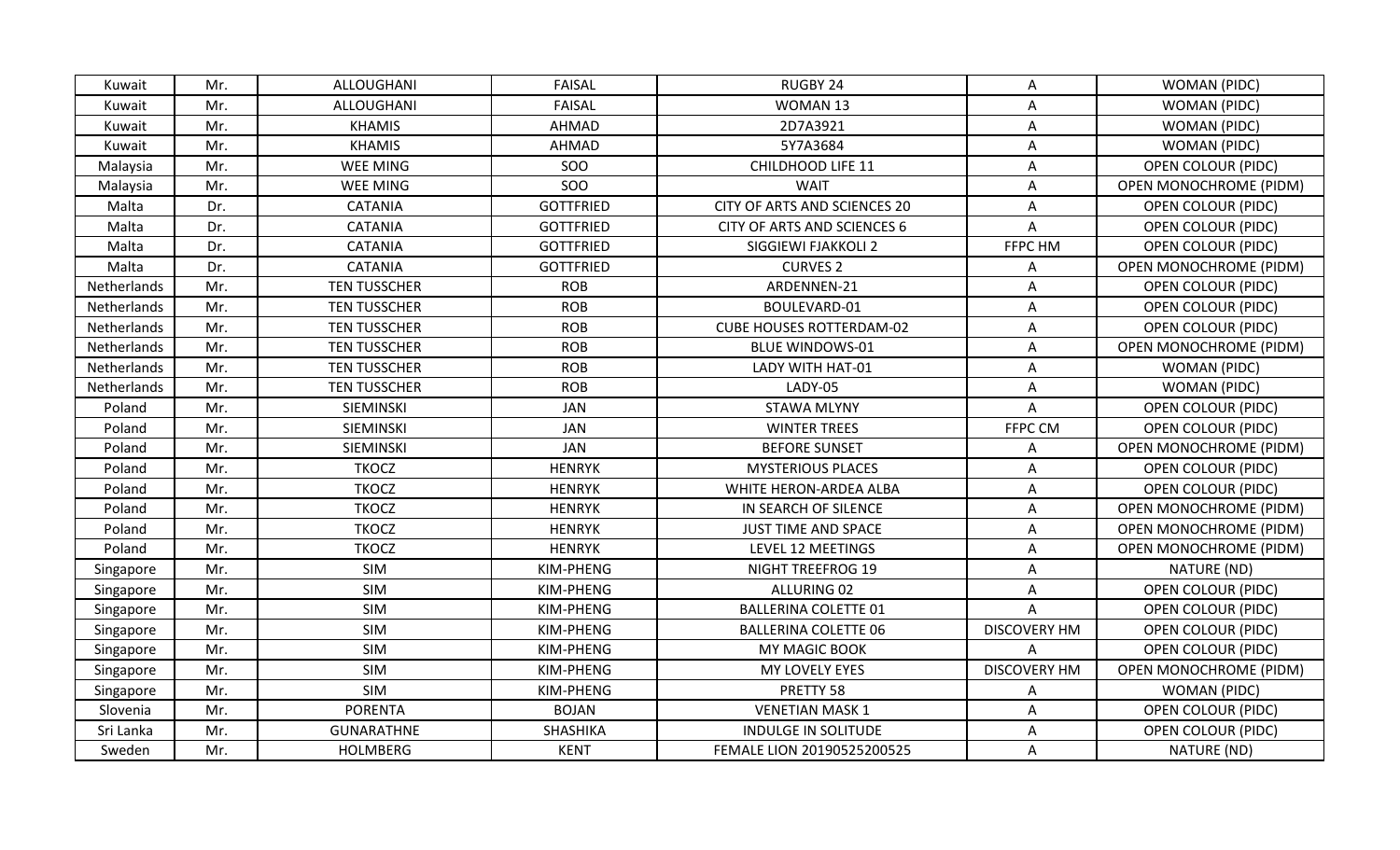| Sweden      | Mr. | <b>HOLMBERG</b> | <b>KENT</b>       | GREATER KUDU 20190522084602   | A                         | NATURE (ND)                   |
|-------------|-----|-----------------|-------------------|-------------------------------|---------------------------|-------------------------------|
| Sweden      | Mr. | <b>HOLMBERG</b> | <b>KENT</b>       | WARTHOG FAMILY 20190522071506 | FFPC CM                   | NATURE (ND)                   |
| Sweden      | Mr. | <b>NORRBY</b>   | <b>ROBERT</b>     | <b>AGAINST THE SUN 2</b>      | A                         | OPEN MONOCHROME (PIDM)        |
| Sweden      | Mr. | <b>NORRBY</b>   | <b>ROBERT</b>     | <b>MISTY MORNING 4</b>        | $\mathsf{A}$              | <b>OPEN MONOCHROME (PIDM)</b> |
| Switzerland | Mr. | <b>JENZER</b>   | <b>URS</b>        | D2 OKAVANGO 3 123             | FFPC HM                   | NATURE (ND)                   |
| Switzerland | Mr. | JENZER          | <b>URS</b>        | D3 OKAVANGO 3 033             | A                         | NATURE (ND)                   |
| Switzerland | Mr. | <b>JENZER</b>   | <b>URS</b>        | D4 BASSTOELPEL 15             | $\boldsymbol{\mathsf{A}}$ | NATURE (ND)                   |
| Switzerland | Mr. | <b>JENZER</b>   | <b>URS</b>        | A1 VENEDIG CARNEVALE 11       | Α                         | <b>OPEN COLOUR (PIDC)</b>     |
| Switzerland | Mr. | JENZER          | <b>URS</b>        | A2 REISTERASSEN 2             | A                         | OPEN COLOUR (PIDC)            |
| Switzerland | Mr. | JENZER          | <b>URS</b>        | A4 VENEDIG REGATTA 3          | Α                         | <b>OPEN COLOUR (PIDC)</b>     |
| Taiwan      | Dr. | LI              | CHEN-YOU          | COUPLE 220                    | A                         | NATURE (ND)                   |
| Taiwan      | Dr. | $\mathsf{L}$    | CHEN-YOU          | COUPLE 226                    | A                         | NATURE (ND)                   |
| Taiwan      | Mr. | <b>HUANG</b>    | <b>WOODPECKER</b> | <b>WONDERFUL DANCE K2</b>     | A                         | <b>OPEN COLOUR (PIDC)</b>     |
| Taiwan      | Mr. | <b>HUANG</b>    | <b>WOODPECKER</b> | WONDERFUL DANCEGAK1           | <b>DISCOVERY HM</b>       | <b>OPEN COLOUR (PIDC)</b>     |
| Taiwan      | Mr. | <b>HUANG</b>    | <b>WOODPECKER</b> | AFTER WORK HARD BEER AK MONO  | FFPC CM                   | <b>OPEN MONOCHROME (PIDM)</b> |
| Taiwan      | Mr. | <b>HUANG</b>    | <b>WOODPECKER</b> | FIRE BATH05 KMONO             | Α                         | <b>OPEN MONOCHROME (PIDM)</b> |
| Taiwan      | Mr. | <b>HUANG</b>    | <b>WOODPECKER</b> | MINER WORK01MONO              | A                         | <b>OPEN MONOCHROME (PIDM)</b> |
| Taiwan      | Mr. | <b>HUANG</b>    | <b>WOODPECKER</b> | <b>BEAUTIES HIT MILLET A</b>  | A                         | WOMAN (PIDC)                  |
| Taiwan      | Mr. | <b>HUANG</b>    | <b>WOODPECKER</b> | NICE DANCER 06A               | A                         | WOMAN (PIDC)                  |
| Turkey      | Mr. | <b>SIMSEK</b>   | <b>OZCAN</b>      | <b>COLORS</b>                 | A                         | <b>OPEN COLOUR (PIDC)</b>     |
| Turkey      | Mr. | <b>SIMSEK</b>   | <b>OZCAN</b>      | <b>HANIM TEGZE</b>            | A                         | WOMAN (PIDC)                  |
| Turkey      | Mr. | <b>SIMSEK</b>   | <b>OZCAN</b>      | <b>KAPIDAKI KIZ</b>           | A                         | WOMAN (PIDC)                  |
| <b>USA</b>  | Dr. | <b>HOWARD</b>   | LARRY             | <b>GREAT HORNED OWL</b>       | Α                         | NATURE (ND)                   |
| <b>USA</b>  | Dr. | <b>HOWARD</b>   | LARRY             | <b>OPOSSUM</b>                | Α                         | NATURE (ND)                   |
| <b>USA</b>  | Dr. | <b>HOWARD</b>   | LARRY             | <b>BLESSED MATERNITY</b>      | Α                         | WOMAN (PIDC)                  |
| <b>USA</b>  | Mr. | <b>BAILEY</b>   | <b>RICHARD</b>    | POLAR CUBS FEEDING            | A                         | NATURE (ND)                   |
| <b>USA</b>  | Mr. | <b>BAILEY</b>   | <b>RICHARD</b>    | <b>TRIPLETS</b>               | A                         | NATURE (ND)                   |
| <b>USA</b>  | Mr. | <b>BAILEY</b>   | <b>RICHARD</b>    | WAIT FOR US                   | Α                         | NATURE (ND)                   |
| <b>USA</b>  | Mr. | <b>BAILEY</b>   | <b>RICHARD</b>    | <b>BELIEVE</b>                | Α                         | <b>OPEN COLOUR (PIDC)</b>     |
| <b>USA</b>  | Mr. | <b>BAILEY</b>   | <b>RICHARD</b>    | <b>GREEN</b>                  | $\mathsf{A}$              | <b>OPEN COLOUR (PIDC)</b>     |
| <b>USA</b>  | Mr. | <b>BAILEY</b>   | <b>RICHARD</b>    | <b>MAJESTIC</b>               | <b>DISCOVERY Gold</b>     | <b>OPEN COLOUR (PIDC)</b>     |
| <b>USA</b>  | Mr. | <b>BAILEY</b>   | <b>RICHARD</b>    | <b>WHIRLING LIGHTS</b>        | A                         | <b>OPEN COLOUR (PIDC)</b>     |
| <b>USA</b>  | Mr. | <b>BURKE</b>    | <b>CHARLES</b>    | SAILING SHIP TSG-404          | A                         | <b>OPEN COLOUR (PIDC)</b>     |
| <b>USA</b>  | Mr. | <b>CHAN</b>     | YU                | <b>DANCER 2</b>               | Α                         | NATURE (ND)                   |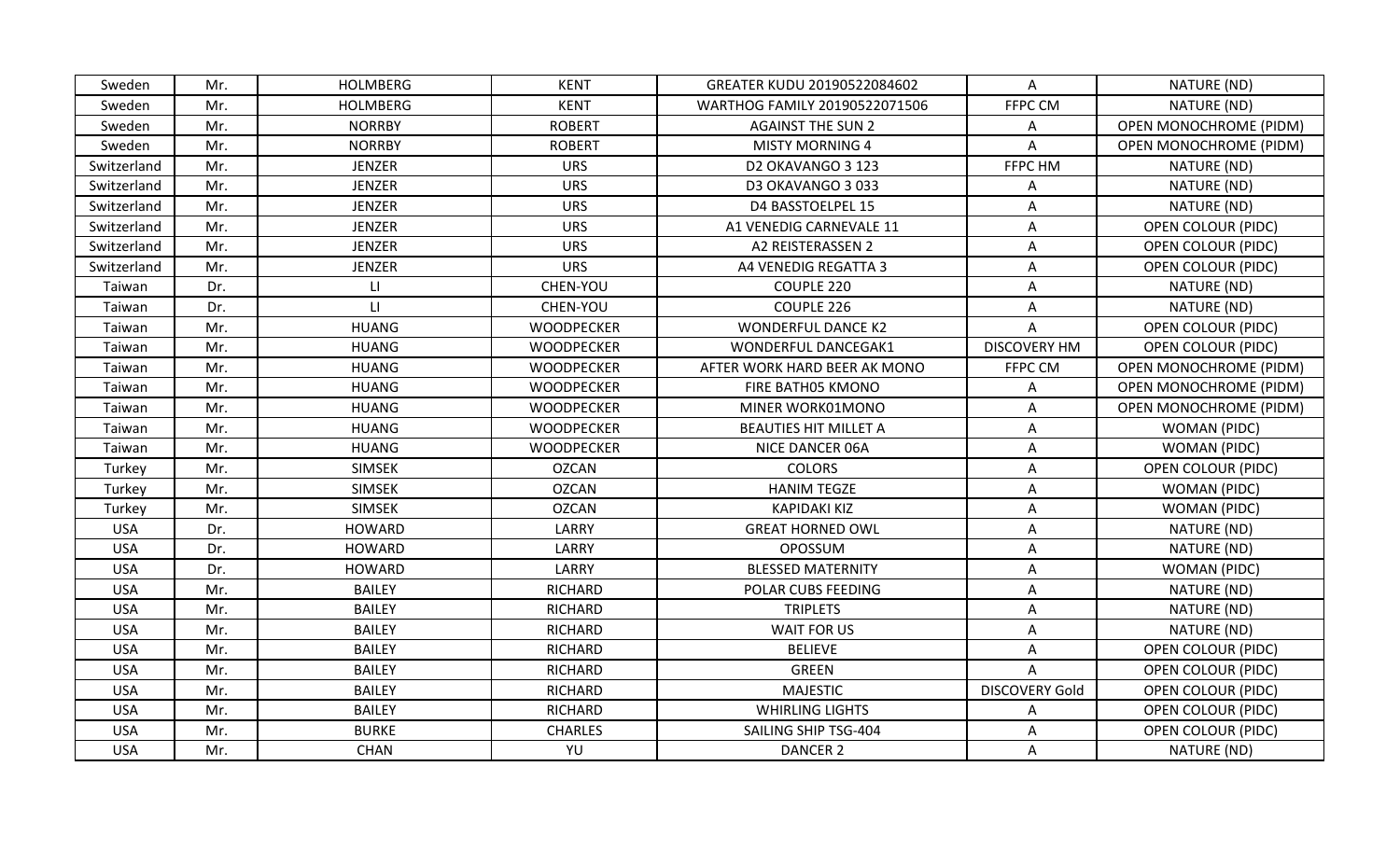| <b>USA</b> | Mr. | <b>CHAN</b>    | YU            | PLAYING                                | $\mathsf{A}$          | NATURE (ND)                   |
|------------|-----|----------------|---------------|----------------------------------------|-----------------------|-------------------------------|
| <b>USA</b> | Mr. | <b>CHAN</b>    | YU            | PUFFIN <sub>6</sub>                    | A                     | NATURE (ND)                   |
| <b>USA</b> | Mr. | <b>CHAN</b>    | YU            | THE FALL RIVER                         | A                     | <b>OPEN COLOUR (PIDC)</b>     |
| <b>USA</b> | Mr. | <b>CHAN</b>    | YU            | <b>WATER FALL 5</b>                    | Α                     | OPEN COLOUR (PIDC)            |
| <b>USA</b> | Mr. | <b>CHAN</b>    | YU            | <b>CURVED ROAD</b>                     | A                     | <b>OPEN MONOCHROME (PIDM)</b> |
| <b>USA</b> | Mr. | <b>CHAN</b>    | YU            | <b>FINAL FINISHING</b>                 | $\mathsf{A}$          | <b>OPEN MONOCHROME (PIDM)</b> |
| <b>USA</b> | Mr. | <b>CHAN</b>    | YU            | <b>GOING HOME</b>                      | A                     | OPEN MONOCHROME (PIDM)        |
| <b>USA</b> | Mr. | <b>CHAN</b>    | YU            | <b>HOLD FAST</b>                       | <b>DISCOVERY Gold</b> | WOMAN (PIDC)                  |
| <b>USA</b> | Mr. | <b>CHAN</b>    | YU            | <b>POWER FINISH</b>                    | A                     | WOMAN (PIDC)                  |
| <b>USA</b> | Mr. | CHIU           | <b>BOB</b>    | ZEBRAS DRINKING WATER5                 | A                     | NATURE (ND)                   |
| <b>USA</b> | Mr. | CHIU           | <b>BOB</b>    | POLAR BEAR44                           | Α                     | <b>OPEN MONOCHROME (PIDM)</b> |
| <b>USA</b> | Mr. | CHIU           | <b>BOB</b>    | ROCK VIEW IN UTAH6                     | A                     | OPEN MONOCHROME (PIDM)        |
| <b>USA</b> | Mr. | CHIU           | <b>BOB</b>    | <b>WAORANI TRIBE36</b>                 | Α                     | <b>OPEN MONOCHROME (PIDM)</b> |
| <b>USA</b> | Mr. | <b>JANG</b>    | <b>HENRY</b>  | HUNTING FOR FOOD 20111                 | Α                     | NATURE (ND)                   |
| <b>USA</b> | Mr. | <b>JANG</b>    | <b>HENRY</b>  | NATIVE BIRD OF HAWAII 2221             | Α                     | NATURE (ND)                   |
| <b>USA</b> | Mr. | <b>JANG</b>    | <b>HENRY</b>  | <b>GOLDEN GATE BRIDGE IN FOG 20202</b> | $\mathsf{A}$          | <b>OPEN COLOUR (PIDC)</b>     |
| <b>USA</b> | Mr. | <b>JANG</b>    | <b>HENRY</b>  | <b>GOLDEN REFLECTION</b>               | A                     | <b>OPEN COLOUR (PIDC)</b>     |
| <b>USA</b> | Mr. | <b>JANG</b>    | <b>HENRY</b>  | <b>BODIE GHOST TOWN</b>                | FFPC HM               | OPEN MONOCHROME (PIDM)        |
| <b>USA</b> | Mr. | <b>JANG</b>    | <b>HENRY</b>  | MATURED WHEAT FIELD 2171               | A                     | <b>OPEN MONOCHROME (PIDM)</b> |
| <b>USA</b> | Mr. | <b>JANG</b>    | <b>HENRY</b>  | <b>MYANMAR BOY</b>                     | Α                     | <b>OPEN MONOCHROME (PIDM)</b> |
| <b>USA</b> | Mr. | <b>JOHNSON</b> | <b>NORMAN</b> | <b>CUBS FOLLOWING MOM</b>              | A                     | NATURE (ND)                   |
| <b>USA</b> | Mr. | <b>JOHNSON</b> | <b>NORMAN</b> | POLAR BEARS PLAY FIGHTING              | A                     | NATURE (ND)                   |
| <b>USA</b> | Mr. | <b>JOHNSON</b> | <b>NORMAN</b> | STAYING CLOSE TO MOM                   | A                     | NATURE (ND)                   |
| <b>USA</b> | Mr. | <b>JOHNSON</b> | <b>NORMAN</b> | TWO CUBS WITH MOM                      | A                     | NATURE (ND)                   |
| <b>USA</b> | Mr. | <b>JOHNSON</b> | <b>NORMAN</b> | A FAMILY WALK                          | Α                     | <b>OPEN COLOUR (PIDC)</b>     |
| <b>USA</b> | Mr. | LIAN           | WEI           | EXCHANGE FOOD IN THE SKY               | A                     | NATURE (ND)                   |
| <b>USA</b> | Mr. | LIAN           | WEI           | EYE ON EYE                             | A                     | NATURE (ND)                   |
| <b>USA</b> | Mr. | <b>LIAN</b>    | WEI           | <b>FLY-TOGETHER</b>                    | A                     | NATURE (ND)                   |
| <b>USA</b> | Mr. | LIAN           | WEI           | STARE-AT                               | <b>DISCOVERY Gold</b> | NATURE (ND)                   |
| <b>USA</b> | Mr. | <b>LIAN</b>    | WEI           | LATE FALL SNOW                         | A                     | <b>OPEN COLOUR (PIDC)</b>     |
| <b>USA</b> | Mr. | LIAN           | WEI           | WORKING-FISHERMAN                      | A                     | <b>OPEN COLOUR (PIDC)</b>     |
| <b>USA</b> | Mr. | LIAN           | WEI           | GRANARY_IN_MORNING_SUN                 | A                     | <b>OPEN MONOCHROME (PIDM)</b> |
| <b>USA</b> | Mr. | <b>LIAN</b>    | WEI           | NEW MOON                               | A                     | OPEN MONOCHROME (PIDM)        |
| <b>USA</b> | Mr. | LIAN           | WEI           | TWO FISHERMEN CATCHING FISH            | <b>DISCOVERY HM</b>   | <b>OPEN MONOCHROME (PIDM)</b> |